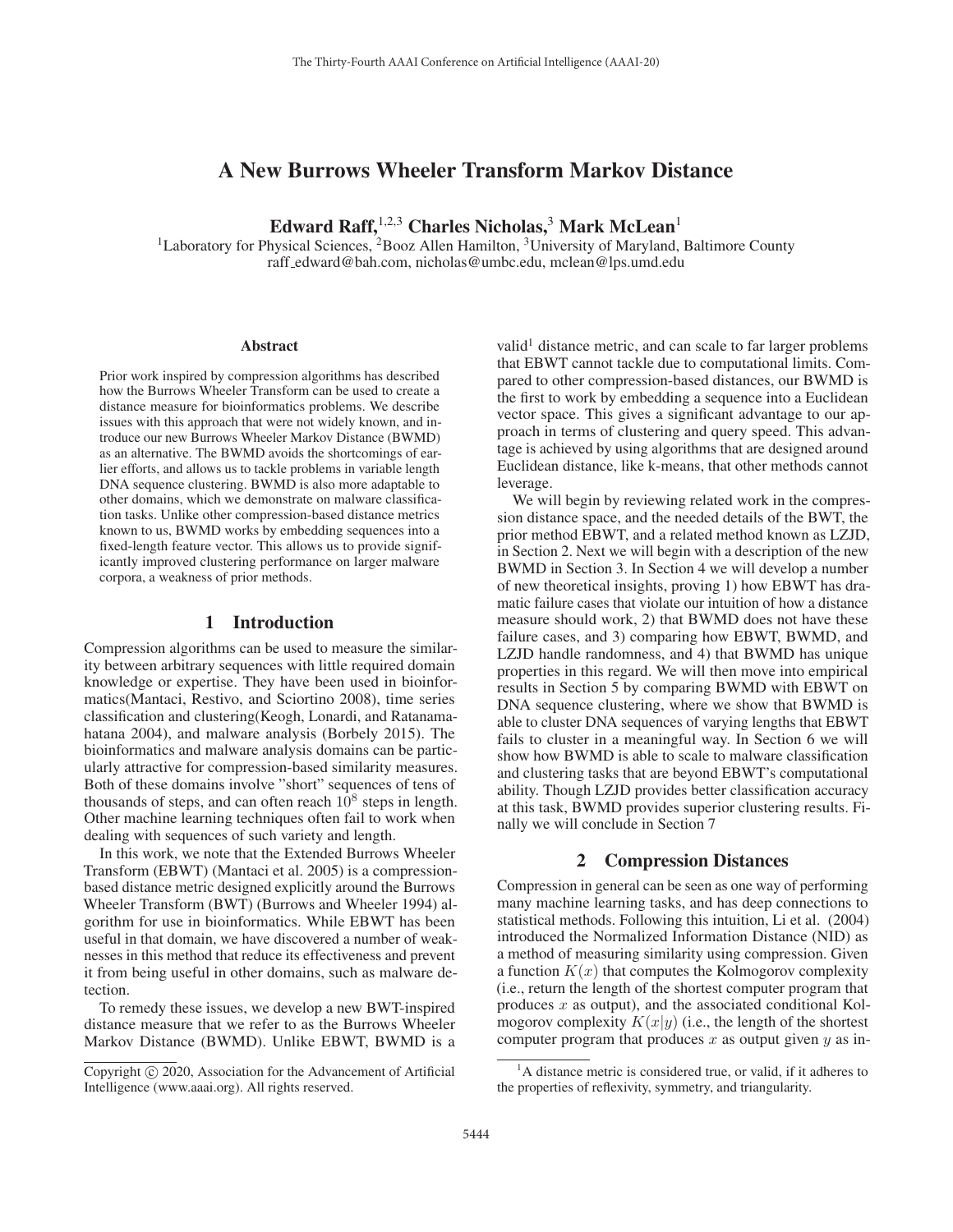put), the NID is a metric as defined in (1). The Kolmogorov complexities are uncomputable functions, making NID of no practical use.

$$
NID(x, y) = \frac{\max(K(x|y), K(y|x))}{\max(K(x), K(y))}
$$
 (1)  
To remedy this situation, Li et al. (2004) went on to

present the Normalized Compression Distance (NCD), which replaces the uncomputable  $K(x)$  with  $C(x)$ , which returns the length of  $x$  in bytes after running a compression algorithm. To approximate  $K(x|y)$ , the concatenation of x and y (denoted by  $x||y$ ) is used, giving the final form of NCD in (2). The compression algorithm chosen impacts the quality of the results. The bzip and LZMA algorithms have been popular due to a combination of reasonable run time performance and generally satisfactory compression ratios.

$$
NCD(x, y) = \frac{C(x||y) - \min(C(x), C(y))}{\max(C(x), C(y))}
$$
 (2)

Where  $C(x)$  is the (integer) length of object x when com-<br>essed NCD and compression-based distances in general pressed. NCD, and compression-based distances in general, do not require significant feature engineering to be applied in practice. This has made them popular for genomic phylogeny (Li et al. 2004; Cilibrasi and Vitanyi 2005) and malware analysis (Bayer et al. 2009; Apel, Bockermann, and Meier 2009; Bailey et al. 2007; Karim et al. 2005), where sequences are longer than what most other techniques can handle  $(10^4 - 10^8$  steps in length), and it can be difficult to extract more sophisticated features manually. However, using compression algorithms naively in NCD leads to difficulties with computational scalability and reduced accuracy/failure cases due to the fact that compression algorithms were not designed for similarity analysis (Borbely 2015; Cebrián et al. 2005). For these reasons, some have looked at converting known clustering algorithms into explicit distance measures. For example, the Lempel Ziv Jaccard Distance (LZJD) (Raff and Nicholas 2017a) converts the LZMA algorithm into a true distance measure, and for malware classification tasks has superior accuracy and runtime compared to  $NCD<sup>2</sup>$ .

#### 2.1 Extended Burrows Wheeler Transform

The Burrows Wheeler Transform (BWT) (Burrows and Wheeler 1994) is a core component of the bzip compression algorithm, and has been widely used in information retrieval applications due to its ability to accelerate search queries(Ferragina and Manzini 2005). The BWT takes an input string  $u$ of length  $n = |u|$ , over an alphabet  $\Sigma$ , and produces a new string  $u' = bwt(u)$ . Through the use of an end-of-file (EoF) marker the BWT is invertible so u can be recovered from u' marker, the BWT is invertible, so u can be recovered from  $u'$ without loss.

BWT's utility in compression is best understood through example. Consider Table 1, where the BWT transform of the string "easypeasy" is shown. BWT adds a special EoF marker "\$", and lexicographically sorts every single-character rotation of the string (observe column *First*, which is in sorted

Table 1: BWT transform of the string "easypeasy". Column *First* shows the first letter that rotations are sorted by, with the next *Rotation* column showing the rotated string, and the *Last* column showing the tail character of each rotation. The *Last* column is from top-down is the BWT encoding order.

| First | Rotation    | Last |
|-------|-------------|------|
| \$    | Şeasypeasy  | V    |
| a     | asy\$easype | e    |
| a     | asypeasy\$e | e    |
| e     | easy\$easyp | р    |
| e     | easypeasy\$ | \$   |
| p     | peasy\$easy | V    |
| S     | sy\$easypea | a    |
| S     | sypeasy\$ea | a    |
| V     | y\$easypeas | S    |
| V     | ypeasy\$eas | S    |
|       |             |      |

order). The BWT output is then the last column of each string, shown in column *Last*. By computing the BWT version of the string, we can see how runs of the same character ("ee", "aa", "ss") have been created that previously did not exist. Simple run-length encoding can then be applied to produce a compressed version of the string.

These sorted rotations can be computed in  $\mathcal{O}(n)$  time, and provide a simple method of compression. To turn this into a distance measure, Mantaci et al. (2005) developed the Extended Burrows Wheeler Transform (EBWT). The EBWT works by defining the BWT over a pair of inputs  $u$  and  $v$ , and computing the sorted order of both sequences. An example of this is shown in Table 2.

Table 2: EBWT computation example

|      | bwt $(u=bcaa)$ bwt $(v=ccbab)$ EBWT Merge Source |       |                  |
|------|--------------------------------------------------|-------|------------------|
| aabc | abccb                                            | aabc  | $\mathcal{U}$    |
| abca | babcc                                            | abca  | $\boldsymbol{u}$ |
| bcaa | bccba                                            | abccb | $\eta$           |
| caab | cbabc                                            | babcc | $\eta$           |
| ---  | cchab                                            | bcaa  | $\mathcal{U}$    |
| ___  | ___                                              | bccba | $\eta$           |
| ---  | ---                                              | caab  | $\mathcal{U}$    |
| ---  | ---                                              | cbabc | $\eta$           |
| ---  | ___                                              | ccbab | $\eta$           |
|      |                                                  |       |                  |

The distance between the two sequences  $u$  and  $v$  is defined by (3), where rep( $i$ ) returns how many times the  $i$ 'th source occurred in a row, and that only t source transitions occurred.

$$
ebwt(u, v) = \sum_{i=1}^{t} \max(\text{rep}(i) - 1, 0)
$$
 (3)

Again, this concept is easier understood through example. Considering Table 2, we can see that the source string sequence is *uuvvuvuvv*. If we group this by transitions, we get  $u^2v^2uvwv^2$ . Thus the distance  $ebwt(u, v)=1+1+0+$  $0+0+1=3.$ 

Mantaci et al. (2005) developed the EBWT for applications in bioinformatics, and developed theory to show a num-

<sup>&</sup>lt;sup>2</sup>A Java (Raff and Nicholas 2018b) and Python (Raff, Aurelio, and Nicholas 2019) implementations of LZJD are available.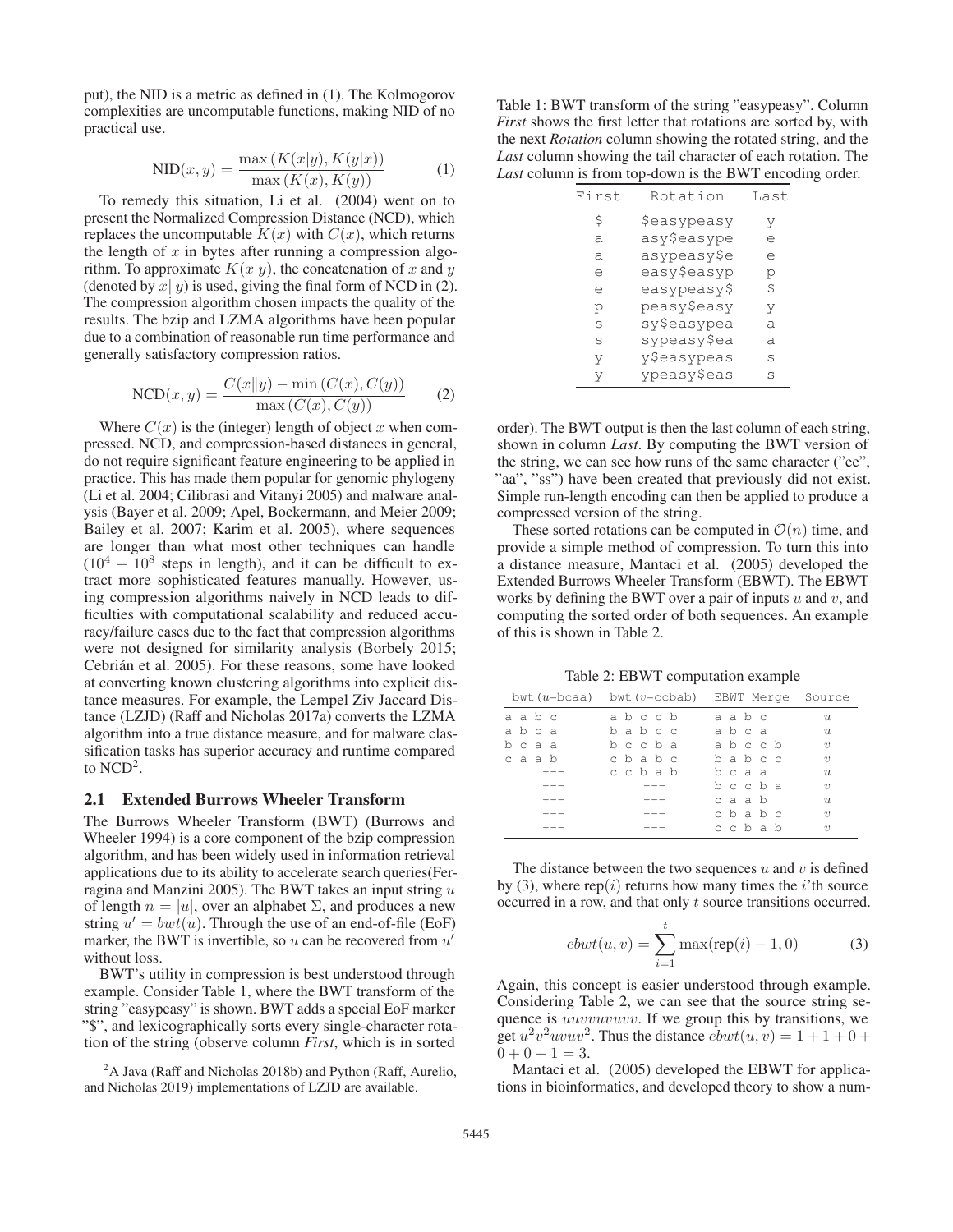ber of situations under which the EBWT will perform well or have desirable properties. However, it is still expensive to compute, requiring  $\mathcal{O}(|u| + |v|)$  time for every distance computation. This makes EBWT less attractive as bioinformatic sequences become longer, and reduces its utility in other domains in which compression distances have found use, such as malware classification. While it was known that EBWT did not satisfy the triangle inequality, preventing it from being a true distance metric, previously unreported theoretical issues also exist. We will discuss these issues in 4.

# 3 Burrows Wheeler Markov Distance

Inspired by the prior work we have just discussed, we now develop a new distance measure based on the Burrows Wheeler Transform. We will refer to our method as the Burrows Wheeler Markov Distance (BWMD), and it is simple to implement. To begin, consider again Table 1, where BWT("easypeasy") is shown. The BWT's effectiveness as a compression algorithm comes explicitly from its ability to re-order the content such that repetitions are reduced to a first-order occurrence. This is why run-length encoding is effective. Because first-order compression is independently effective after the BWT, we do not need to consider more complex interactions over the extent of a file.

We also do not care about the invertibility of any transform. Our goal is to define a new feature space where we can perform effective machine learning and information retrieval. So we seek to build a small statistical summary of the data, rather than build an object from which we can recreate the original data. By measuring the similarity of these small summaries, we measure the similarity of the underlying sequences. Given that first-order compression is effective with the BWT, we chose to select a first-order statistical model. In particular, we can use a Markov model of the probability of observing token  $u'_i$  given the previous token  $u'_{i-1}$ . The transition matrix  $T \in \mathbb{R}^{\vert \Sigma \vert \times \vert \Sigma \vert}$  can then be used as a statistical summary of the entire sequence  $BWT(u)$ .

This is all that is needed to describe BWMD, and a succinct description is given below. Each step takes  $\mathcal{O}(n)$  time for an input sequence of *n* bytes.  $\mathbb{I}[z]$  is the indicator function, which returns 1 if z is true, and 0 otherwise, and  $\alpha$ ,  $\beta$  are the rows and columns of the transition matrix.

- 1. For each sequence  $u$  in a corpus of size  $N$
- 2. Compute  $u' = BWT(u)$ <br>3. Estimate flattened Mark
- 3. Estimate flattened Markov transition vector

$$
x[\alpha + \beta \cdot |\Sigma|] = \frac{1}{|u'| - 1} \sum_{i=2}^{|u'|} \mathbb{1} [u'_i = \alpha \wedge u'_{i-1} = \beta]
$$

4. Normalize x such that  $x[i] = \sqrt{x[i]}/\sqrt{x^2+1}$  After step (4) in the above process we  $\frac{2}{2}$ .

After step (4) in the above process, we obtain from the input  $u$  a single feature vector  $x$  which we might use, in place of  $u$ , in machine learning or information retrieval algorithms. Regardless of the length of the input sequence  $u$ , the size of the vector x will depend only on the alphabet size  $|\Sigma|$ . When working on raw bytes, this would be a  $256<sup>2</sup>$  feature vector. While such a vector takes up to  $256$  KB per sequence  $u$ , the individual input data objects we consider in this work range

from 1 MB in size up to 400 MB. This makes the BWMD description quite compact by comparison. When  $u$  is shorter in length, the vector  $x$  can be stored in a sparse form, making the memory cost  $\mathcal{O}(\min(|u|, |\Sigma|^2))$ <br>The pormalization in step (4) is

The normalization in step  $(4)$  is also chosen intentionally. The Hellinger Distance is a metric over probability distributions. For the case of two discrete probability distributions  $P = (p_1, \ldots, p_k)$  and  $Q = (q_1, \ldots, q_k)$ , the Hellinger Distance is defined as follows:

$$
H(P,Q) = \frac{1}{\sqrt{2}} \sqrt{\sum_{i=1}^{k} (\sqrt{p_i} - \sqrt{q_i})^2}
$$
 (4)

Due to the form of (4), the Hellinger distance corresponds to the Euclidean distance between two transformed and scaled versions of  $P$  and  $Q$ . By using the square root of the coefficients in step (4), divided by  $\sqrt{2}$ , we have a feature vector  $x$  that has been placed into a space where the Euclidean distance can be computed as usual. The results are then equivalent to the Hellinger distance between Markov transition vectors, giving us a statistically sound interpretation for BWMD. That the BWMD is a valid distance metric also follows immediately from the use of the Euclidean distance, which is well known to be a valid metric, a property that the EBWT lacks.

We explicitly use the Hellinger distance over other alternatives, like KL-Divergence, because it corresponds exactly to the Euclidean distance after transformation. This makes is a valid distance metric for which we can make mathematical statements about its behavior with little work, and prove it does not have the same shortcomings as prior methods in this space. In addition, most other clustering and fast retrieval algorithms are built around the Euclidean distance, making our method compatible with a maximal number of complimentary techniques. This is not the case for any prior compression based measure. The ability to use algorithms like k-means, where other alternatives cannot, provides BWMD with advantages in terms of clustering accuracy, as well as computational efficiency to handle big data.

Note that because of the BWT, our approach is *not* equivalent to 2-grams. Our comparison with LZJD, which can be interpreted as adaptive variable-length gram(Raff and Nicholas 2017b), and BitShred, which uses 16-grams, will show that our method is meaningfully more effective than simple ngram approaches.

# 4 Theoretical Results

We begin by developing a stronger theoretical understanding of our new method, as well as the prior approach EBWT. Prior works have looked at a number of properties of the EBWT(Mantaci et al. 2007; Mantaci, Restivo, and Sciortino 2008; Mantaci et al. 2005), and describe situations in which EBWT will behave as a metric for a subset of possible inputs, and that it is invertible like the standard BWT. However, our interest in BWT is as a general purpose similarity measure for information retrieval and machine learning applications. We begin by showing three undesirable properties of the EBWT that reduce our confidence in its use for such applications.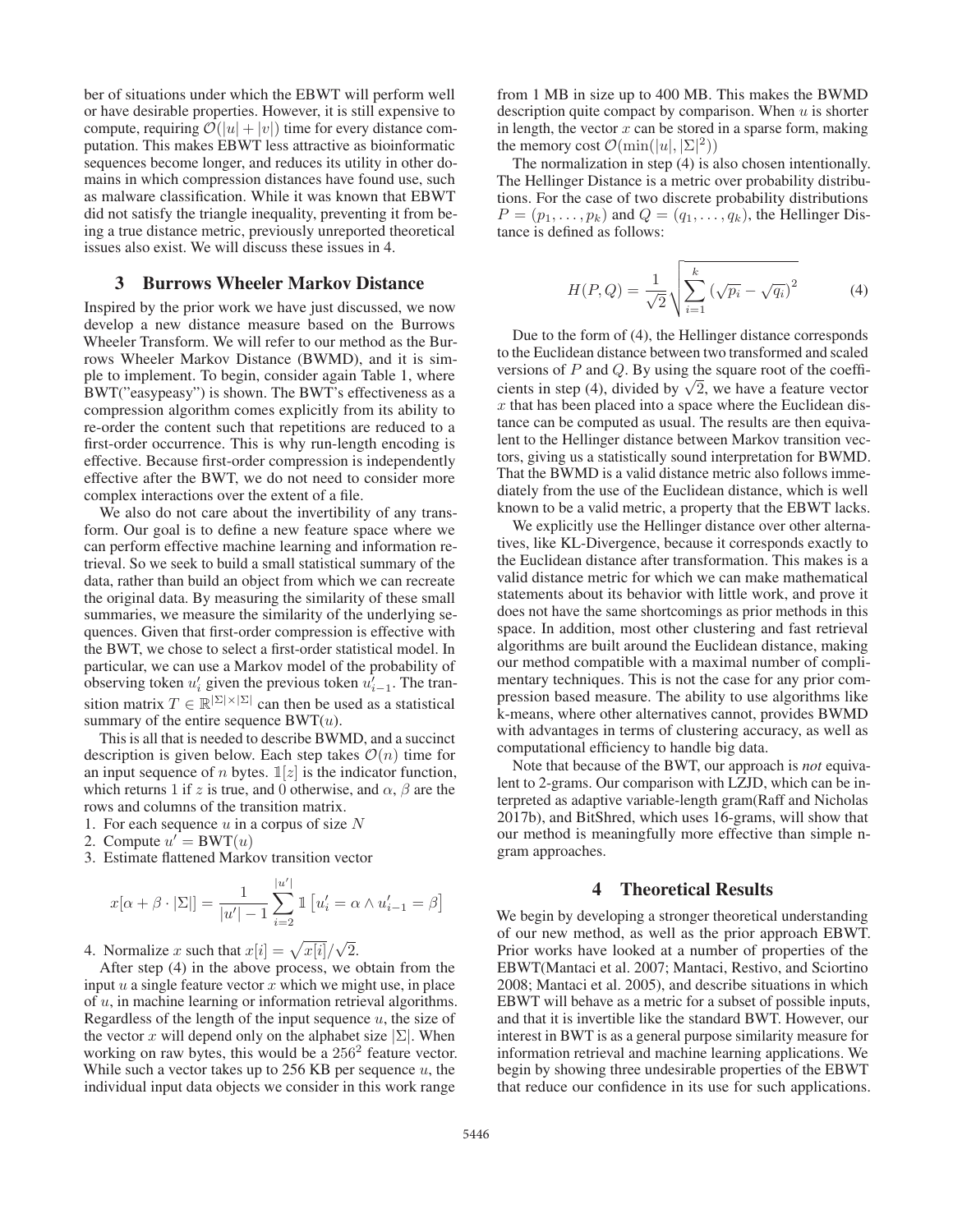Then we will investigate the nature of our new BWMD in these same cases where EBWT might fail.

## 4.1 EBWT Shortcomings

First we show a simple property that is a direct result of the EBWT measuring distance as a function of repeated source sequences. When we have two strings  $u$  and  $v$  in any alphabet  $\Sigma$ , it is necessarily the case that the distance is bounded below by the difference in sequence lengths |u| and |v|. If u and  $v$  differ significantly, we are unlikely to be able to make meaningful similarity comparisons.

**Theorem 1.** *The distance*  $ebwt(u, v) \ge ||u| - |v|| - 1$ .

*Proof.* Consider any two strings u and v. The minimum distance involves the maximum number of transitions between string sources. If  $|u| < |v|$ , that means there can be at most  $2 \cdot |u|$  transitions, going back and forth between u and v on the merging. That necessitates  $|v| - |u|$  repetitions at the end. Given the definition of  $ebwt$  in (3), that means the minimum distance between u and v must be  $|v| - |u| - 1$ .  $\Box$ 

The above result leads us to suspect that EBWT will not be useful when the sequences being compared are of varying lengths. The greater the difference in sequence length, the more troubling this issue might become. Given the insight from 1, we move on to a more serious departure from our intuition of how a distance measure should behave. In particular, if  $u$  is a subset of  $v$ , we should expect the distance between  $u$  and  $v$  to be small. Instead, it is possible for EBWT to return the maximal distance under this scenario.

**Theorem 2.** *It is possible for ebwt* $(u, v) = |v| + |u| - 2$ *, the maximum possible distance, even if*  $u \subset v$ .

*Proof.* Consider the string  $u = a^{n_1}$  and  $v = a^{n_2}$ , such that  $n_2 > n_1$ ,  $|u| = n_1$  and  $|v| = n_2$ . Because of the topographical sorting, all rotations of  $u$  and  $v$  will have the same characters, and so the sorting will only resolve once the max substring length is reached. Since all rotations in u are of length  $n_1$ , which is shorter than  $n_2$ , a sorting will place all rotations of  $u$  before any rotations of v. This results in a transition pattern of  $u^{n_1}v^{n_2}$ , and thus  $ebwt(u, v) = n_1 - 1 + n_2 - 1 = |u| + |v| - 2.$  $\Box$ 

2 defies our expectations in the case of similar inputs. If we use the behavior of the NID from (1), we would expect the distance in this scenario to be small. Consider the proof's example with  $u = a^{n_1}$  and  $v = a^{n_2}$ : we would expect NID( $u, v$ )  $\leq$  log( $n_2/n_1$ ). This is because v could be encoded as the sequence u repeated  $n_2/n_1$  times, which in the worst case, can be represented in a number of bits logarithmic in the value being encoded (i.e., the nature of any big-integer representation is that the maximum value that can be represented grows exponentially with a doubling of the bits).

We now show that EBWT likewise surprises us in the case of dissimilar inputs, where we can have  $u$  and  $v$  with no overlap in content, but EBWT identifies as having maximal similarity.

**Theorem 3.** It is possible for  $ebwt(u, v) = 0$ , even if there *exists no shared characters between* u *and* v*. More formally, there exists* u, v and an alphabet  $|\Sigma| \ge |u| + |v|$  *such that for every*  $x \in u$  *and*  $z \in v$ ,  $x \notin v \land z \notin u$  *yet*  $ebwt(u, v) = 0$ .

*Proof.* Let  $a||b$  denote the concatenation of a and b, and  $\parallel$  $\sum_{i=1}^{N} i$  the sequential concatenation of  $1, 2, ..., N$ . Without loss of generality, define the string  $u = \Big\|_{i=1}^{n_0} 2 \cdot i$  and  $v = \Big\|_{i=1}^{n_0} 2 \cdot i + 1$ . Thus  $|u| = |v|$ , but in the lexicographical  $\|\cdot\|_{i=1}^{n_0} 2 \cdot i + 1$ . Thus  $|u| = |v|$ , but in the lexicographical<br>sorting u and u will alternate between rotations  $u(0) = 2$ sorting u and v will alternate between rotations  $u[0] = 2$ ,  $v[0] = 3, u[1] = 4, v[1] = 5, ..., u[n_0] = 2 \cdot n_0, v[n_0] =$  $2 \cdot n_0 + 1$ . Thus *ebwt* $(u, v)$  will always contain transitions with no source repetition, hence *ebwt* $(u, v) = 0$ . with no source repetition, hence  $ebwt(u, v)=0$ .

The reader may note that the construction of 3 would allow one to argue that the scenario should return a small distance under the ideal Kolmogorov distance with NID. This could be argued because the construction of  $u$  and  $v$  allows v to be represented as  $v = u + 1$ . However, the same scenario can occur with randomized strings where the alphabet does not increment with any simple pattern and is filled with random tokens, so long as there is no overlap in the tokens and the tokens "balance out" once sorted (i.e., there is no  $f(\cdot)$  s.t.  $v[i] = f(u[i])$  yet  $v[i] > u[i] \wedge u[i+1] > v[i]\forall i$ . This requires further expanding the alphabet size  $|\Sigma|$ , and as such makes 3 the least practical of our concerns. However, we find it enlightening as a theoretical shortcoming which we would prefer to avoid.

While these issues give us cause for concern, EBWT has found use in practice. We will show in 5 that our concern for EBWT's utility is more justified when sequences have varying length.

## 4.2 Behaviors of BWMD

To delve into BWMD's behavior, we will begin by analyzing the same scenarios used to show our theoretical concerns with the EBWT in the preceding section, as well as compare the behavior of BWMD to that of the LZJD algorithm.

**Corollary 1.** *Given*  $u = a^{n_1}$  *and*  $v = a^{n_2}$ *, such that*  $n_2 > a^{n_2}$  $n_1$ *, then* bwmd $(u, v) = 0$ .

*Proof.* Under the construction of the embedding of  $u, x_u \in$  $\mathbb{R}^{|\Sigma|}$ ,  $||x||_0 = 1$  since there will be only one transition pattern<br>of  $a \to a$ . As such the value at that index i will be  $x$ ,  $[i] =$ of  $a - > a$ . As such, the value at that index i will be  $x_u[i] = \sqrt{1/\sqrt{2}} = 1/\sqrt{2}$ . Since the embedding x, will be ve the  $\overline{1}/\sqrt{2} = 1/\sqrt{2}$ . Since the embedding  $x_v$  will have the me construction and thus  $x_v[i] - x_v[i] = 0$  and  $\forall i \neq j$ same construction, and thus,  $x_u[i] - x_v[i] = 0$ , and  $\forall j \neq$  $i, x_u[j] = x_v[j] = 0$ . Therefore, the distance between u and<br>
v will be zero  $v$  will be zero.

The above also does not conform to expectation with respect to the NID, because we are ignoring the length of the inputs in our computation of distances. The  $NID(u,v)$  would be greater than zero in this scenario and is necessitated by storing the difference in repetition lengths  $n_2$  and  $n_1$ . This tells us BWMD will be less sensitive to differences in sequence length, which may be desirable or not, depending on the application.

The behavior of LZJD in this scenario was used to prove its sensitivity to potential repetition of the input. It was shown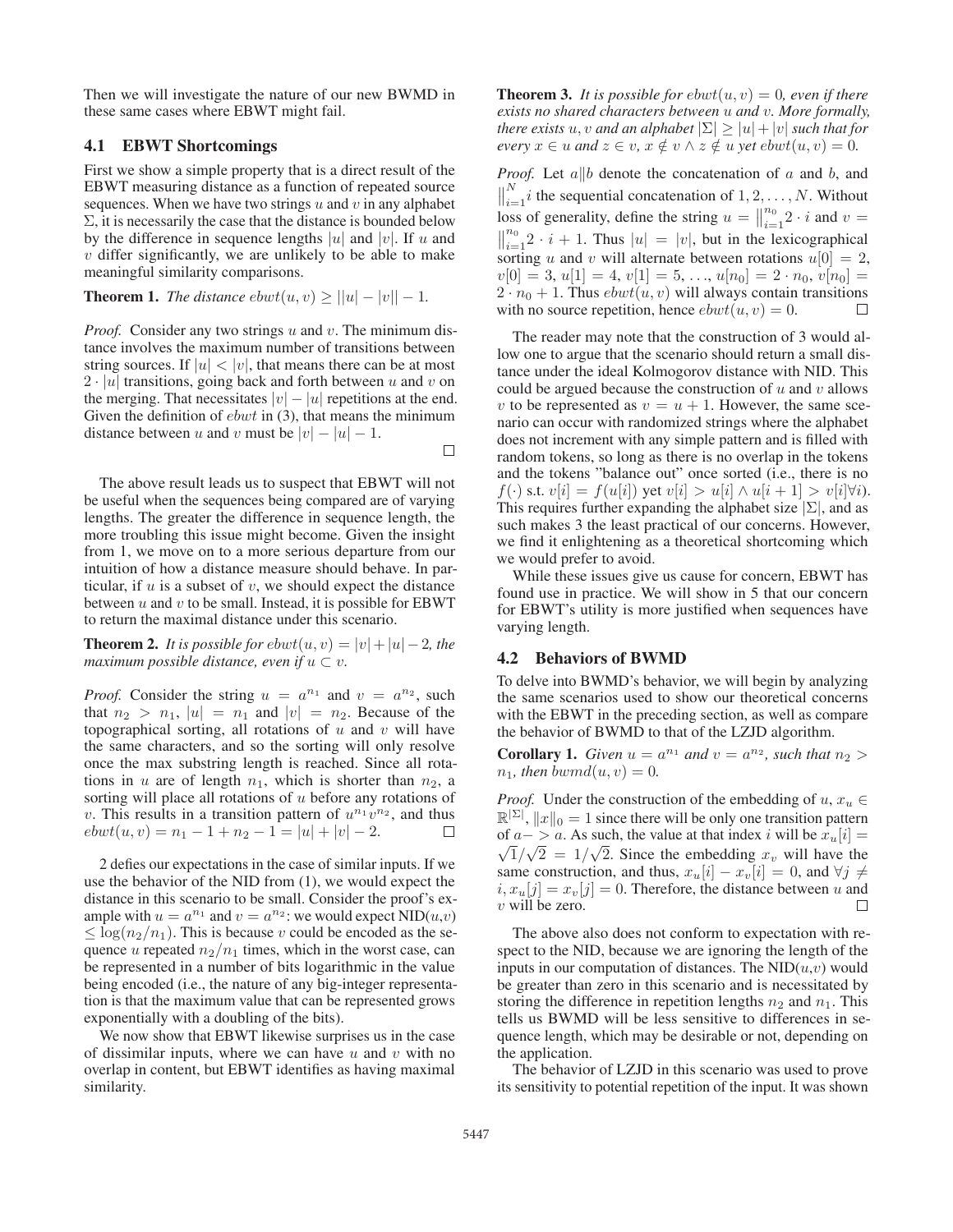that LZJD $(a^{n_1}, a^{n_2}) = 1 - \frac{\sqrt{8n_1+1}-1}{\sqrt{8n_2+1}-1}$  as a lower bound for a similar scenario (Raff and Nicholas 2017a). This distance grows at a rate considerably faster than logarithmic, but is also better than the EBWT distance in this case. We conclude that both LZJD and BWMD have better behavior, but BWMD will lower-bound the NID and LZJD will upper-bound the NID.

In a similar manner as 1 was shown, the same construction can be applied to 3's issue for BWMD.

**Corollary 2.** *For all*  $u, v$  *such that for every*  $z \in v, x \notin v$  $\land z \notin u$ , then  $bwnd(u, v) = 1$ , the maximum possible *distance.*

The derivation follows from the fact that  $\sum_{i=1}^{k} \sqrt{p_i}^2$  $\sum_{i=1}^{k} p_i = 1$ . This means the distance computation will<br>reduce to  $1/\sqrt{2}$ ,  $\sqrt{2}-1$  and  $\sum$  Therefore, the distance when the reduce to  $1/\sqrt{2}\sqrt{2\cdot 1} = 1$ . Therefore, the distance when the embeddings  $x_n$  and  $x_n$  have no intersection is maximized. In embeddings  $x_u$  and  $x_v$  have no intersection is maximized. In this case, BWMD aligns well with the behavior we would expect from the NID. Likewise it is easy to see that LZJD will return its maximum distance of 1 in this scenario as well. LZJD measures the set intersection, so when the sets have no intersection, then maximal distance is achieved.

# 5 Genomic Clustering

We begin by showing that our new BWMD has similar utility as the original EBWT distance for genomic phylogeny from DNA sequences. This was the original proposed use of the EBWT measure, where they evaluated the Single-Link Clustering results on mitochondrial DNA (mtDNA) (Mantaci et al. 2005). Such data can be obtained using the NIH GeneBank , which we have used to create a similar corpus of DNA sequences to compare the relative pros and cons of BWMD and EBWT. We will use both mtDNA as has been done in prior work, but also a more challenging case with chromosomal genomic scaffold DNA sequences. We will produce dendrograms for each tasks with Single-Link Clustering (SLINK).

First, we will evaluate mtDNA data on 28 different species, and use Single-Link Clustering to produce a dendrogram of the species based on their mtDNA. The results are shown in 1, with both EBWT and BWMD taking under 1 second to perform the clustering. Our goal is not to fully evaluate the quality of each dendrogram, but to show that both methods produce reasonable results in this case, which may be of interest to researchers in bioinformatics. Both EBWT and BWMD do reasonably well at this task, with differing mistakes, advantages, and disadvantages.

EBWT gets most base level groups correct (e.g., lion, tiger, cat in one group, primates grouped together). There is a failure to properly group the harbor and gray seals as related to each other, and instead act as outliers which SLINK is forced into a cluster at the end at higher cost. EBWT also fails to group the white rhino with other members of the Ferungulates family (e.g., the horse and zebra would have been closest members) (Cao et al. 1998). BWMD was able to correctly pair the seals and placed white rhino with a larger family of Ferungulates (closest to horse, which is correct, and with the cows and yak which are members). But BWMD failed to place the mouse and rat together, and dispersed the



Figure 1: Single-Link Clustering result on mitochondrial mtDNA data.

zebra and lion from their more appropriate neighbors.

Results with both methods are reasonable. However, the mtDNA task is an easier task. All of the mtDNA sequences are of similar sizes, with the western grey kangaroo being shortest at 15 KB in length and the lion being longest at 17 KB. Our theoretical results in 4 would indicate that we may see more significant issues if we had sequences of varying length. We explore this with a dataset of chromosome genomic scaffold DNA for a subset of the species evaluated. We selected one whole scaffold DNA sequence from a random chromosome for the 11 species where this was available. We selected "unplaced genomic scaffold" sequences for 3 remaining species (the yaks and tiger), which is a much shorter and incomplete amount of data. This gives us a minimum sequence size of 22 KB and a maximum of 33 MB.

The SLINK results are shown in Figure 2. At a base level, the cost to perform EBWT and its scalability issues are more pronounced. BWMD takes only 47 seconds to perform SLINK clustering. EBWT took 28 minutes, making it over  $35\times$  slower. When plotting the EBWT dendrogram in Figure 2b, we include the size of the DNA sequence in parentheses. When organized in this way, it becomes clear that the EBWT clustering is degenerate, and corresponds exactly to file-size, rather than content.

In contrast, the BWMD in Figure 2a produces reasonable groupings despite disparate sequence lengths. For example, (full scaffold) cat and (unplaced and incomplete) tiger are correctly grouped despite the cat sequence being  $450\times$  longer. The BWMD results are not perfect: the orangutan and do-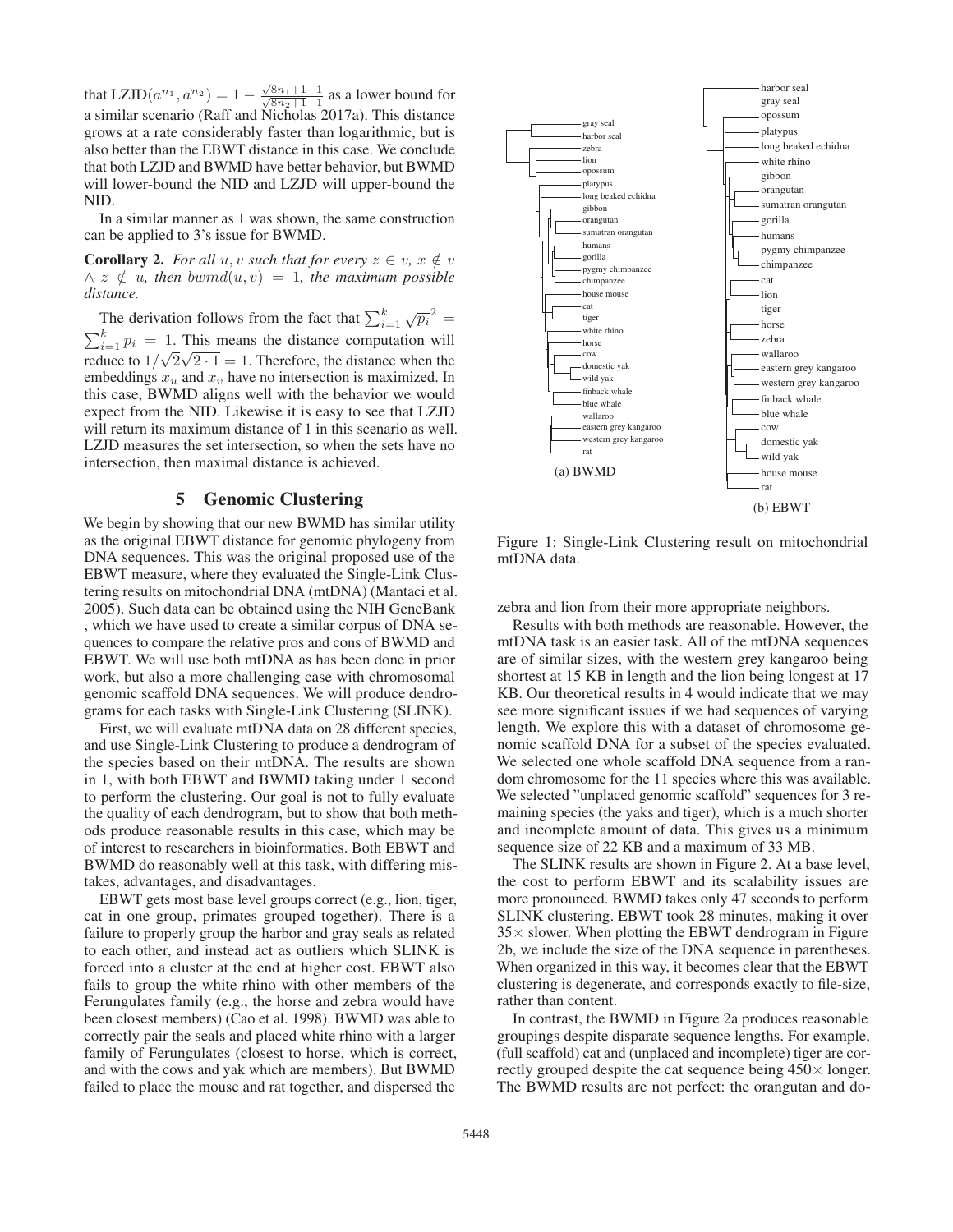

Figure 2: Single-Link Clustering on Genomic Scaffolding.

mestic yak were placed farther from the other (well-grouped) primates and ferungulates respectively. Overall we can see that groups which should be placed near each other are, without degrading to sequence length information.

We include LZJD (Figure 2c) in this scenario, to demonstrate that BWMD has increased value over other alternatives. Here we can see that LZJD suffers the same failure as EBWT in placing the three smallest partial segments into a single cluster. With the exception of correctly grouping the two chimpanzee species, the LZJD dendrogram is degenerate.

These results are in line with our theory derived in 4. When working with sequences of homogeneous length, EBWT performed well. But BWMD is able to handle disparate sequence lengths reasonably well, where EBWT degrades to grouping by sequence length rather than content.

BWMD's ability to handle the original mtDNA data, as well as substantially better results with the irregular-sized scaffold DNA, is made more impressive by the fact that BWMD is encoding everything into  $\mathbb{R}^{16}$  due to the small alphabet  $|\Sigma| = 4$ . This is a reduction in storage cost by a factor of up to  $515.6\times$ , and allows for more flexibility in creating a larger and searchable index using BWMD.

#### 5.1 A note on BMWD's Disadvantage

It is also worth noting that, from an information encoding perspective, BWMD is at a disadvantage in this testing over DNA data. EBWT is dimensionless, and has the representation capacity of the merged sorting of two different strings, meaning its representational capacity is a function of the sequence length under consideration. BWMD encodes each sequence into a fixed-length feature vector of size  $|\Sigma|^2$ . Since we are<br>working with DNA data, the alphabet  $\Sigma = \{A \mid T \cap G\}$ working with DNA data, the alphabet  $\Sigma = \{A, T, C, G\}$ is quite small. As such all DNA sequences in these experiments, up to 33 MB in size, are being embedded into a 16 dimensional space. BWMD's ability to match or outperform EBWT means we must be doing a significantly better job at leveraging the first-order information expressed by the Burrows Wheeler Transform.

#### 6 Malware Results

It can be difficult to reliably parse malicious software as malware authors may intentionally violate rules and format standards. Compression based similarity measures are useful in this case as they allow us to avoid these complex parsing issues. In this section we will look at the classification accuracy of BWMD and LZJD for several datasets. Our expectation is that LZJD will have better classification accuracy, due to Lempel-Ziv compressors being more effective than those based on Burrows Wheeler. However, we find that BWMD has significant advantages when clustering is the goal accuracy by up to  $65.6 \times$ , and is  $24 \times$  faster to search large corpora by obtaining sub-linear scaling with no loss in accuracy. Since LZJD cannot achieve this, this advantage will only increase with corpus size.

Many prior works have looked at malware classification and clustering by processing raw bytes, due to the difficulty of parsing malware. We will compare with the seminal Bit-Shred algorithm (Jang, Brumley, and Venkataraman 2011) for clustering. Other similar byte based distance functions such as Ssdeep and Sdhash where evaluated, but founds to have degenerate performance on our smallest and easiest corpora, which can be found in appendix section 6.1. Compression distances such as EBWT and NCD are not evaluated in this section, because it would require multiple compute months for our smallest dataset, and simply cannot scale to the size of our malware corpora.

Table 3: Malware datasets used in experiments.

| Dataset           | Avg Size          | # Classes | Train   | Test    | Storage Size |
|-------------------|-------------------|-----------|---------|---------|--------------|
| <b>EMBER</b>      | $1.17 \text{ MB}$ | 2         | 600,000 | 200,000 | 936 GB       |
| VS <sub>20F</sub> | 705 KB            | 20        | 160,000 | 40,000  | 141 GB       |
| Kaggle Bytes      | 4.67 MB           | 9         | 10.868  |         | 50.8 GB      |
| Kaggle ASM        | 13.5 MB           | 9         | 10,868  |         | 147 GB       |
| Drebin APK        | 1.37 MB           | 20        | 4,664   |         | $6.4$ GB     |
| Drebin TAR        | 1.84 MB           | 20        | 4.664   |         | 8.6 GB       |
|                   |                   |           |         |         |              |

For our evaluation, we will use several datasets summarized in Table 3. The EMBER dataset (Anderson and Roth 2018) pertains to a binary classification problem of "benign vs malicious" for Windows executables. Because there are only two classes, clustering results will not be evaluated on this corpus. However it is by far the largest corpus, allowing us to explore the scalability of our algorithms. The raw files can be obtained from VirusTotal (www.virustotal.com) and are nearly 1TB total. Our remaining datasets will be multiclass problems where each sample is a member of a specific malware family. We will use these to evaluate both classification accuracy, as well as accuracy in clustering with respect to the class labels. Using VirusShare (Roberts 2011) we create another Windows based dataset with 20 malware families. The families were determined using VirusTotal and the AV-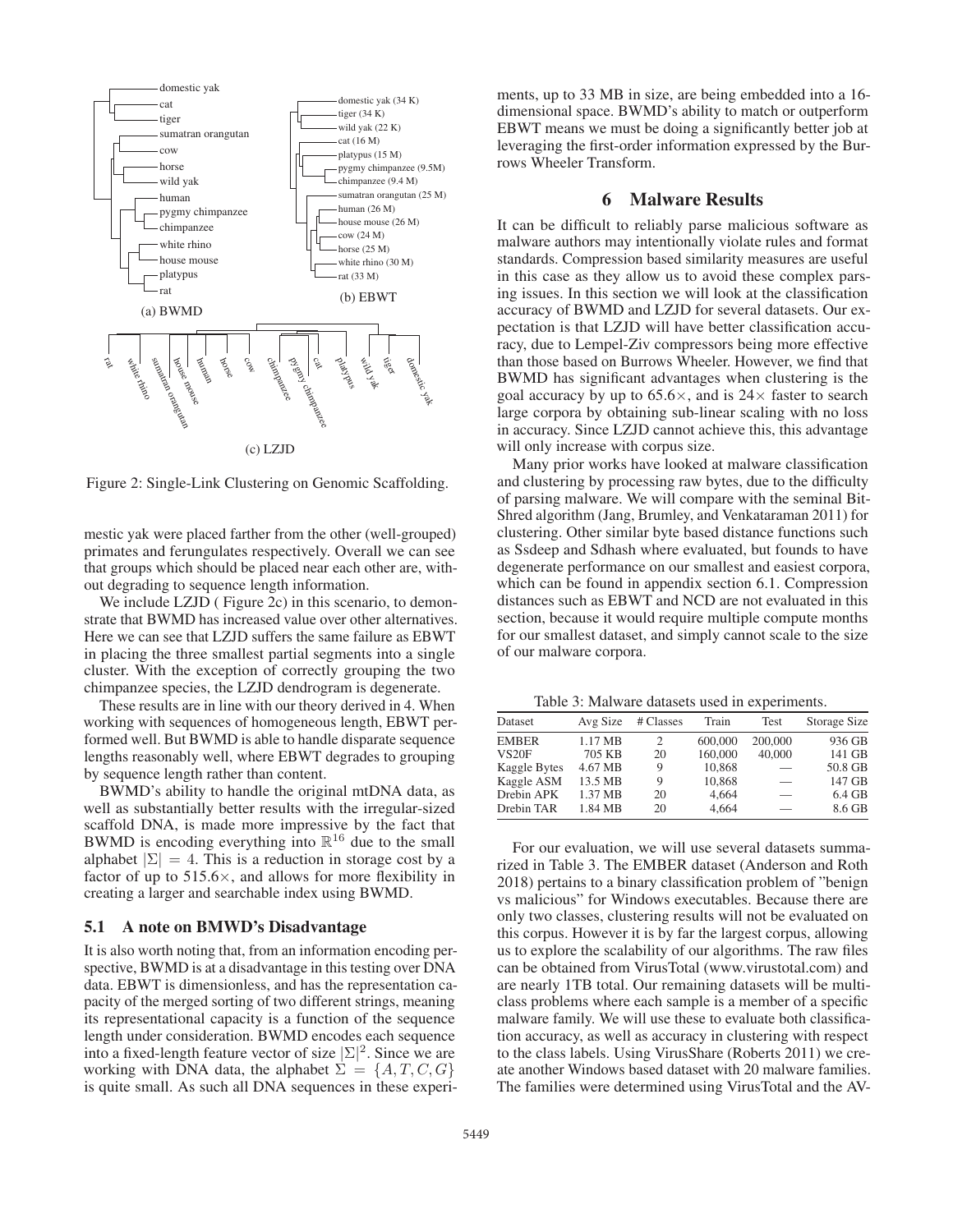Class tool which determines a single canonical malware family label based on multiple Anti-Virus outputs (Sebastian et ´ al. 2016). We select the 20 most populous families, and use 7,000 examples for training and 3,000 for testing. The last four datasets we use are evaluated in "two forms", following prior work (Raff and Nicholas 2017a). The Kaggle datasets are from a 2015 Kaggle competition sponsored by Microsoft (Ronen et al. 2018). In the "Bytes" version our algorithms are run on the raw malware binary, and in the "ASM" version the output of IDA-Pro's disassembler is used instead. From the Drebin corpus (Arp et al. 2014) we use the 20 most populous families, where the "APK" version is the raw bytes of the Android APK (essentially a Zip file with light compression), and the "TAR" version which unpacks the APK and recombines all content into a single tar file.

#### 6.1 Malware Classification

We begin our analysis by looking at nearest neighbor classification performance of various methods. The performance of each algorithm under this scenario gives us insight not only to its utility, but how effective it would be for analysts in finding similar malware. Utility in this scenario requires both high accuracy *and* computational efficiency, as malware corpora are often measured in the terabyte to petabyte range.

Small Scale Malware Classification The Kaggle and Drebin corpora are considerably smaller in size, allowing us to test a wider selection of methods against them. In the below table we use balanced accuracy, where the weights of each file are adjusted so that the total weight of each class is equal, because malware families are not evenly distributed in each corpus.

We can see from these results that the compression-based approaches, LZJD and BWMD, generally outperform other alternatives by a wide margin. As was expected, LZJD has higher accuracy that BWMD, since LZJD is based on a more effective compression algorithm. While this is a slight weakness of BWMD, its advantage comes in being orders of magnitude faster, as we will show in the large scale testing in the next section. This makes it the only method usable for largerscale corpora. This also shows that Ssdeep and Sdhash are simply not accurate enough to be considered for use, without regard to computational constraints.

BWMD performed second best on every dataset, the only exception being a 3 point difference to the BitShred algorithm. However, BWMD outperformed BitShred by at least 11 points on all other datasets. Supporting our theoretical analysis in 4, we also see hints that BWMD is better equipped to work with extremely long sequences. Most notably, BWMD is the only method which had improved accuracy and reduced variance when moving from Kaggle Bytes (4.67 MB) to Kaggle ASM (13.5 MB). This suggests that the disassembly may be in a form that allows the BWT to better capture first-order dependencies for compression.

The fact that BWMD has non-trivial accuracy on Drebin APK (random guessing is 5%) is particularly impressive and worth noting. This is because the APK files are essentially Zip files with a standard structure, and the Zip compression format is a more effective one than most BWT based methods



Figure 3: Table shows 9-NN search retrieval speed on the Ember test set (in milliseconds, y-axis, log-scale) as the number of training points (x-axis, log-scale) increases.

such as bzip. As such, that there is any first-order information exploitable for effective similarity search is impressive, and indicates the utility of BWMD in wider applications.

Large Scale Malware Classification On EMBER we use 9-Nearest Neighbors as our classifier so that we can compute meaningful values for the Area Under the ROC Curve (AUC) (Bradley 1997). In this malware detection context, AUC can be interpreted as an algorithm's ability to properly prioritize all malicious software above all benign software. This metric is useful for prioritizing work queues, and is therefore particularly pertinent. We evaluate only BWMD and LZJD due to computational constraints on this larger dataset.

BWMD obtains an AUC of 98.3%, where LZJD acheives a slightly better 99.7% AUC. As expected, LZJD obtains a higher accuracy than BWMD, because LZJD is built upon a more effective compression algorithm. However, accuracy in isolation does not determine what method is best to use. Due to the large size of malware corpora, sub-linear scaling is needed to be useful for realistic sized datasets.

BWMD does have an advantage over LZJD in its ability to scale to large corpora in an efficient manner. This is critical, since industry datasets routinely require comparisons to terabytes of files or more (Roussev 2010). Prior work has tried, with limited success, to scale LZJD to larger corpora. Using an extension of the Vantage Point (VP) tree (Yianilos 1993), only a 2.5x speedup over brute force search was achieved(Raff and Nicholas 2018a). Because BWMD operates by embedding files into a Euclidean space, we can leverage specialized algorithms like the Dynamic Continuous Index (DCI) algorithm (Li and Malik 2017) that only work for the Euclidean distance. DCI works by projecting the whole dataset down to different, random, embeddings, and allows obtaining the true nearest neighbors in a fast and efficient manner. LZJD is not compatible with such algorithms, resulting in BWMD being better equipped for this task.

In 3 we compare the total query time of BWMD and LZJD under different indices, as the training set size increases from 64 files up to the full 600,000. We found the VP tree of minimum variance (Raff and Nicholas 2018a) performed best compared to other algorithms like KD and Cover-trees, and so only its results are included. In the dashed line we show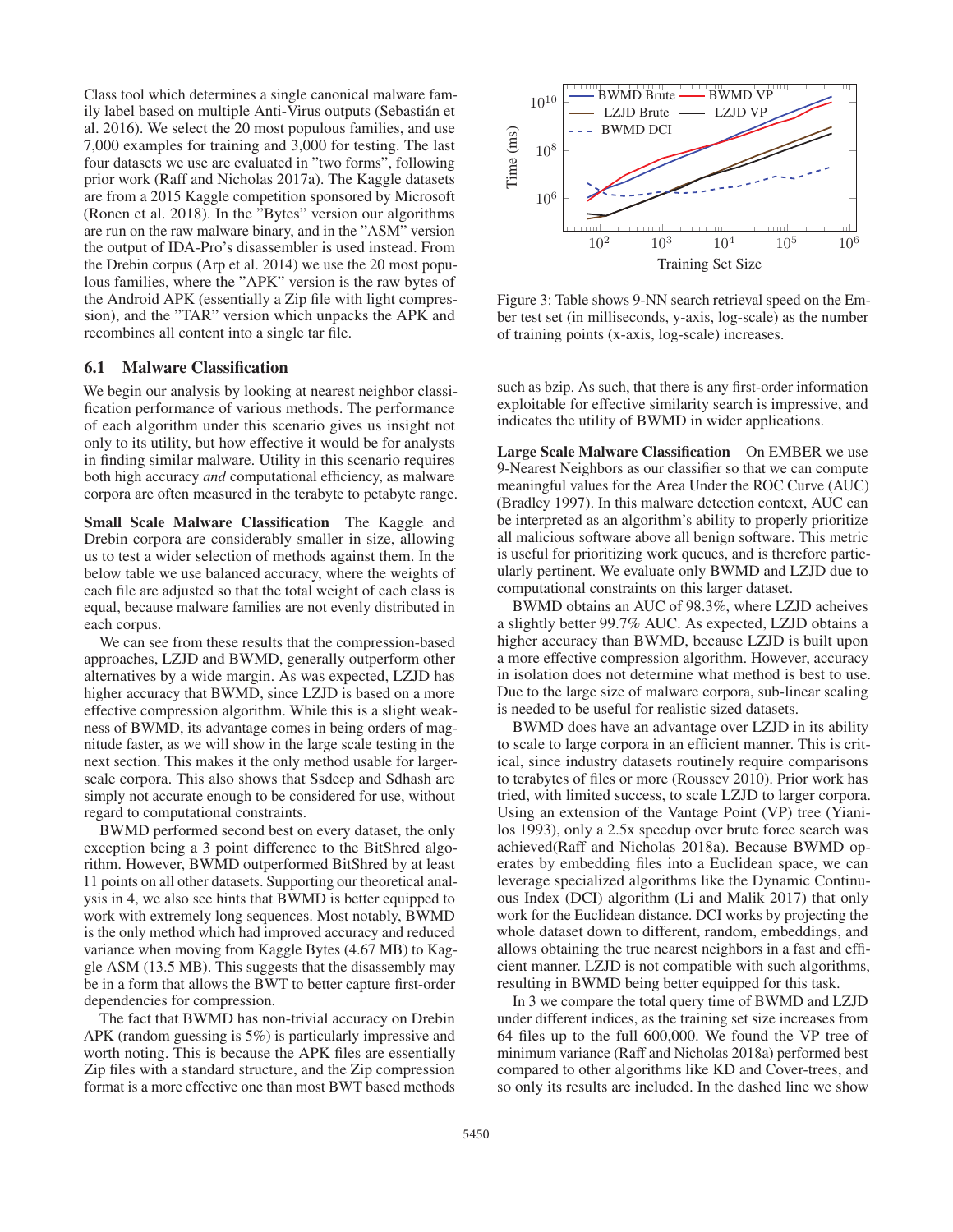Table 4: Balanced Accuracy results for 1-NN classification on each dataset. Results show mean 10-Fold Cross Validation accuracy (standard deviation in parentheses). Best results in bold, second best in *italics*.

| Dataset      | Ssdeep     | Sdhash    | <b>BitShred</b> | <b>BWMD</b> | LZJD      |
|--------------|------------|-----------|-----------------|-------------|-----------|
| Kaggle Bytes | 38.4 (1.4) | 60.2(2.3) | 43.7(1.9)       | 96.4(2.2)   | 97.9(1.4) |
| Kaggle ASM   | 26.6(2.2)  | 28.8(1.3) | 36.9(1.6)       | 97.0(1.8)   | 97.1(1.7) |
| Drebin APK   | 13.6(1.6)  | 5.8(0.5)  | 58.3 (3.9)      | 55.3 (4.4)  | 81.0(4.0) |
| Drebin TAR   | 24.2(2.9)  | 8.3(1.2)  | 65.1(3.7)       | 76.3(3.6)   | 87.9(2.1) |

Table 5: Clustering performance of BWMD, LZJD, and BitShred. Best results shown in **bold**.

|                     | - -                             |             | $k = C$     |                 |             | $k=10 \cdot C$ |                 |  |  |
|---------------------|---------------------------------|-------------|-------------|-----------------|-------------|----------------|-----------------|--|--|
| Dataset             | Metric                          | <b>BWMD</b> | <b>LZJD</b> | <b>BitShred</b> | <b>BWMD</b> | LZJD           | <b>BitShred</b> |  |  |
|                     | V-M                             | 0.581       | 0.352       | 0.007           | 0.546       | 0.414          | 0.028           |  |  |
| <b>Kaggle Bytes</b> | Homog                           | 0.597       | 0.254       | 0.003           | 0.885       | 0.378          | 0.015           |  |  |
|                     | Complt                          | 0.566       | 0.573       | 0.239           | 0.396       | 0.457          | 0.265           |  |  |
|                     | $V-M$                           | 0.528       | 0.235       | 0.014           | 0.562       | 0.531          | 0.366           |  |  |
| Kaggle ASM          | Homog                           | 0.550       | 0.176       | 0.007           | 0.911       | 0.599          | 0.291           |  |  |
|                     | Complt                          | 0.508       | 0.351       | 0.257           | 0.407       | 0.477          | 0.495           |  |  |
|                     | V-M                             | 0.307       | 0.219       | 0.095           | 0.412       | 0.326          | 0.389           |  |  |
| Drebin APK          | Homog                           | 0.296       | 0.172       | 0.054           | 0.566       | 0.313          | 0.333           |  |  |
|                     | Complt                          | 0.319       | 0.303       | 0.375           | 0.323       | 0.340          | 0.468           |  |  |
|                     | $\overline{V}$ - $\overline{M}$ | 0.403       | 0.248       | 0.065           | 0.508       | 0.478          | 0.386           |  |  |
| Drebin TAR          | Homog                           | 0.416       | 0.177       | 0.036           | 0.754       | 0.503          | 0.332           |  |  |
|                     | Complt                          | 0.391       | 0.413       | 0.335           | 0.383       | 0.455          | 0.460           |  |  |
|                     | V-M                             | 0.353       | 0.009       | 0.009           | 0.449       | 0.204          | 0.056           |  |  |
| <b>VS20F</b>        | Homog                           | 0.328       | 0.005       | 0.005           | 0.562       | 0.137          | 0.030           |  |  |
|                     | Complt                          | 0.381       | 0.249       | 0.221           | 0.374       | 0.400          | 0.378           |  |  |

BWMD accelerated with the Dynamic Continuous Index (DCI) algorithm (Li and Malik 2017).

We can see that as the training corpus becomes larger, the VP trees are able to get small constant factor speedups, but are not able to reliably prune large portions of the search space. Because BWMD is in Euclidean space, it is the only method able to leverage the DCI algorithm and thus able to get significant order-of-magnitude search speedups. This combination makes BWMD  $24 \times$  faster than LZJD (5.6 CPU hours compared to 5.6 days), and  $834\times$  faster than BWMD with a brute force search. One can clearly see that DCI's scaling is sub-linear, and its advantage grows with the corpus size. This is obtained with no loss in accuracy on the Ember corpus, making BWMD the only effective approach for scaling to even larger corpora.

## 6.2 Malware Clustering

In this section we will show that BWMD has significant advantages in terms of clustering malware into families. This benefit comes largely from BWMD mapping sequences into a Euclidean feature space, where we can leverage tried-andtrue algorithms like k-means to perform fast and useful clustering. LZJD is incompatible with k-means, and similar methods that require an explicit euclidean feature vector. As such LZJD, like BitShred, is constrained to distance based clustering methods like agglomerative clustering. This puts them at a significant disadvantage compared to BWMD.

Evaluating the quality of our clustering results, we will

consider three measures: Homogeneity, Completeness, and V-Measure, as introduced by Rosenberg and Hirschberg (2007) and using the class labels as ground truth cluster assignments. Homogeneity measures how well an algorithm does at making each found cluster as "pure" as possible (i.e., only one class in each cluster). Completeness measures how well an algorithm groups all examples of a class into as few clusters as possible (i.e., all examples of one class in only one cluster). V-Measure is the harmonic average of Homogeneity and Completeness. All three metrics are measured on the scale [0, 1], with 0 being worst, and 1 being the maximum score.

In performing the clustering, we will test using  $k =$  the true number of classes and  $k = 10 \times$  the true number of classes. The former  $(k = C)$  is done to judge how well the clustering algorithms are able to recover the underlying ground truth. The latter  $(k = 10 \cdot C)$  is done as it corresponds best to how a malware analyst would desire to use these tools.It is easier to over-estimate the number of clusters than to predict the exact value of  $k$ , and by clustering an analyst would hope to reduce their workload by quickly checking that files in the same cluster are related, and then performing an in-depth analysis on only a few representatives from each cluster (VanHoudnos et al. 2017). For this reason, we consider Homogeneity the most important of the three measures, as it corresponds with how an analyst would use clustering, followed by V-Measure, and then Completeness.

BWMD is the only method that can leverage the k-Means algorithm, and we use Hamerly's variant because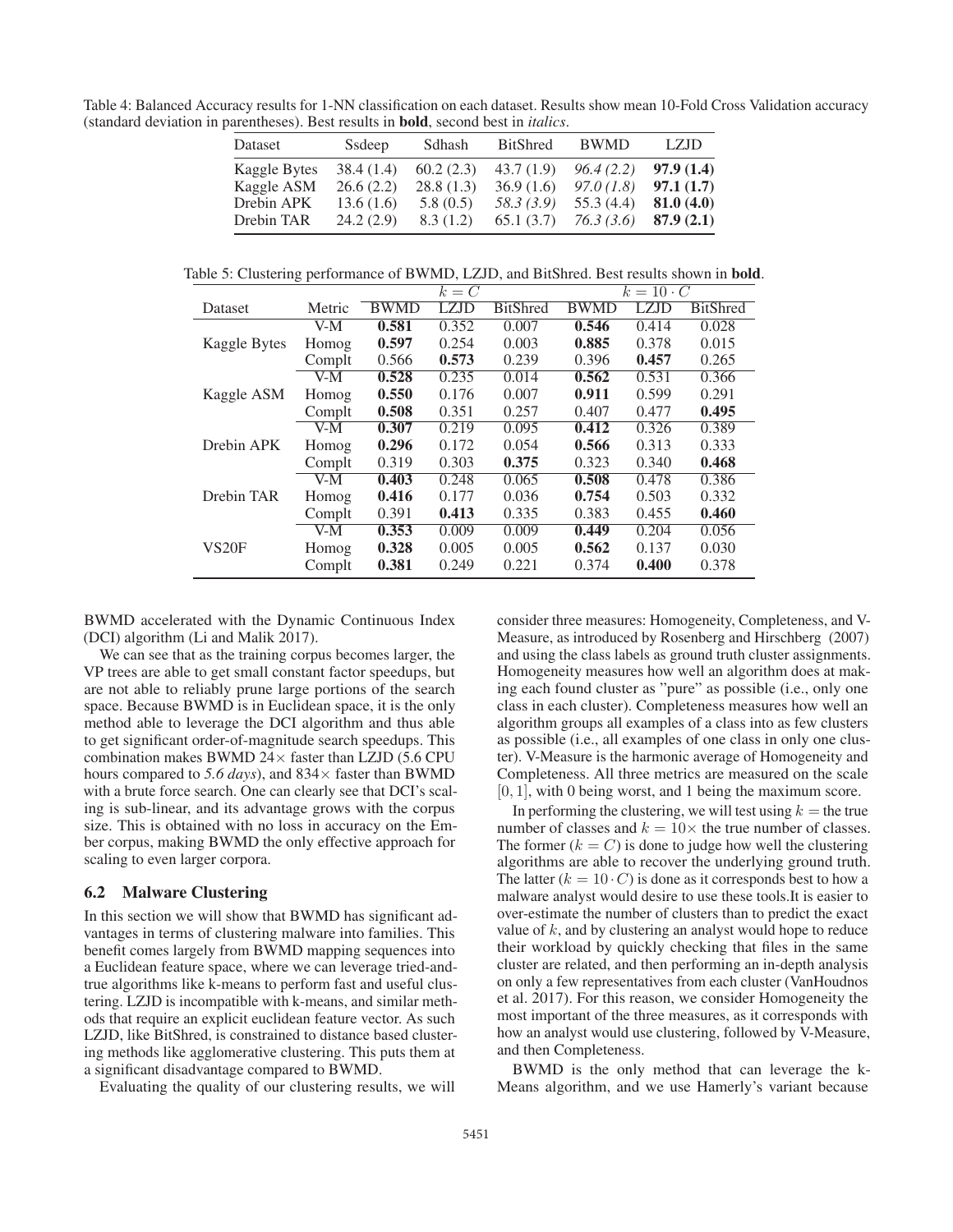it avoids redundant computation while returning the exact same results(Hamerly 2010). For LZJD and BitShred we use Average-Link clustering using a fast  $\mathcal{O}(n^2)$  algorithm (Müllner 2011). While the original BitShred paper used Single-Link, we found Average link provided the best results across all metrics for both BitShred and LZJD. The results are shown in Table 5, where we can see BWMD dominates LZJD and BitShred by our most important metrics, Homogeneity and V-Measure<sup>3</sup>. BWMD's advantage in this regard is often dramatic. For example, BWMD scores  $2.34\times$  better on Homogeneity compared to LZJD when  $k = 10 \cdot C$  on the Kaggle bytes dataset, and  $59\times$  better than BitShred. While BWMD does not always perform best by the Completeness metric, it is always competitive with the best scoring method, which is why BWMD dominates by V-Measure . The results overall clearly indicate that BWMD provides the best clusterings across multiple datasets, of different encodings, and different numbers of clusters, showing the flexibility of the compression-based approach.

Because BWMD can leverage the k-means concept and the many efficient algorithms for its computation, it is also the most scalable for these methods. LZJD and BitShred are inherently limited by the  $\mathcal{O}(n^2)$  lower-bound complexity of hierarchical clustering <sup>4</sup>. For example, BWMD took only 27 minutes to over-cluster the 160,000 files in the VS20F training set, the largest under consideration. This is  $17.3\times$ faster than LZJD which took 7.76 hours, and  $54.6\times$  faster than Bitshred at just over a day.

# 7 Conclusion

We have developed and introduced the Burrows Wheeler Markov Distance (BWMD), a new distance metric inspired by the Burrow Wheeler Transform.

A theoretical analysis has shown several ways in which BWMD has better behavior, which is confirmed by showing new abilities for clustering DNA sequences that prior methods could not handle. For malware clustering, we have shown BWMD considerably outperforms prior methods in both speed and accuracy, and BWMD is the only byte-based method which can achieve sub-linear search scaling on larger corpora.

# References

Anderson, H. S., and Roth, P. 2018. EMBER: An Open Dataset for Training Static PE Malware Machine Learning Models. *ArXiv e-prints*.

Apel, M.; Bockermann, C.; and Meier, M. 2009. Measuring similarity of malware behavior. In *2009 IEEE 34th Conference on Local Computer Networks*, number October, 891– 898. IEEE.

Arp, D.; Spreitzenbarth, M.; Malte, H.; Gascon, H.; and Rieck, K. 2014. Drebin: Effective and Explainable Detection of Android Malware in Your Pocket. *Symposium on Network and Distributed System Security (NDSS)* (February):23–26.

Bailey, M.; Oberheide, J.; Andersen, J.; Mao, Z. M.; Jahanian, F.; and Nazario, J. 2007. Automated Classification and Analysis of Internet Malware. In *Proceedings of the 10th International Conference on Recent Advances in Intrusion Detection*, RAID'07, 178–197. Berlin, Heidelberg: Springer-Verlag.

Bayer, U.; Comparetti, P. M.; Hlauschek, C.; Kruegel, C.; and Kirda, E. 2009. Scalable , Behavior-Based Malware Clustering. *NDSS* 9.

Borbely, R. S. 2015. On normalized compression distance and large malware. *Journal of Computer Virology and Hacking Techniques* 1–8.

Bradley, A. P. 1997. The use of the area under the ROC curve in the evaluation of machine learning algorithms. *Pattern Recognition* 30(7):1145–1159.

Burrows, M., and Wheeler, D. J. 1994. A Block-sorting Lossless Data Compression Algorithm. Technical report, DEC Systems Research Center, Palo Alto, Califorina.

Cao, Y.; Janke, A.; Waddell, P. J.; Westerman, M.; Takenaka, O.; Murata, S.; Okada, N.; Pääbo, S.; and Hasegawa, M. 1998. Conflict Among Individual Mitochondrial Proteins in Resolving the Phylogeny of Eutherian Orders. *Journal of Molecular Evolution* 47(3):307–322.

Cebrián, M.; Alfonseca, M.; Ortega, A.; and others. 2005. Common pitfalls using the normalized compression distance: What to watch out for in a compressor. *Communications in Information & Systems* 5(4):367–384.

Cilibrasi, R., and Vitanyi, P. M. B. 2005. Clustering by Compression. *IEEE Transactions on Information Theory* 51(4):1523–1545.

Ferragina, P., and Manzini, G. 2005. Indexing Compressed Text. *J. ACM* 52(4):552–581.

Hamerly, G. 2010. Making k-means even faster. In *SIAM International Conference on Data Mining (SDM)*, 130–140.

Jang, J.; Brumley, D.; and Venkataraman, S. 2011. BitShred: Feature Hashing Malware for Scalable Triage and Semantic Analysis. In *Proceedings of the 18th ACM conference on Computer and communications security - CCS*, 309–320. New York, New York, USA: ACM Press.

Karim, M. E.; Walenstein, A.; Lakhotia, A.; and Parida, L. 2005. Malware phylogeny generation using permutations of code. *Journal in Computer Virology* 1(1):13–23.

Keogh, E.; Lonardi, S.; and Ratanamahatana, C. A. 2004. Towards Parameter-free Data Mining. In *Proceedings of the Tenth ACM SIGKDD International Conference on Knowledge Discovery and Data Mining*, KDD '04, 206–215. New York, NY, USA: ACM.

Li, K., and Malik, J. 2017. Fast k-Nearest Neighbour Search via Prioritized DCI. In *Thirty-fourth International Conference on Machine Learning (ICML)*.

Li, M.; Chen, X.; Li, X.; Ma, B.; and Vitanyi, P. M. 2004. The Similarity Metric. *IEEE Transactions on Information Theory* 50(12):3250–3264.

<sup>&</sup>lt;sup>3</sup>Not included due to space limitations, BWMD also dominates by Normalized Mutual Information and Adjusted Rand Index.

<sup>&</sup>lt;sup>4</sup>Other alternatives, like k-medoids, have similar  $\mathcal{O}((n-k)^2k)$ complexity.